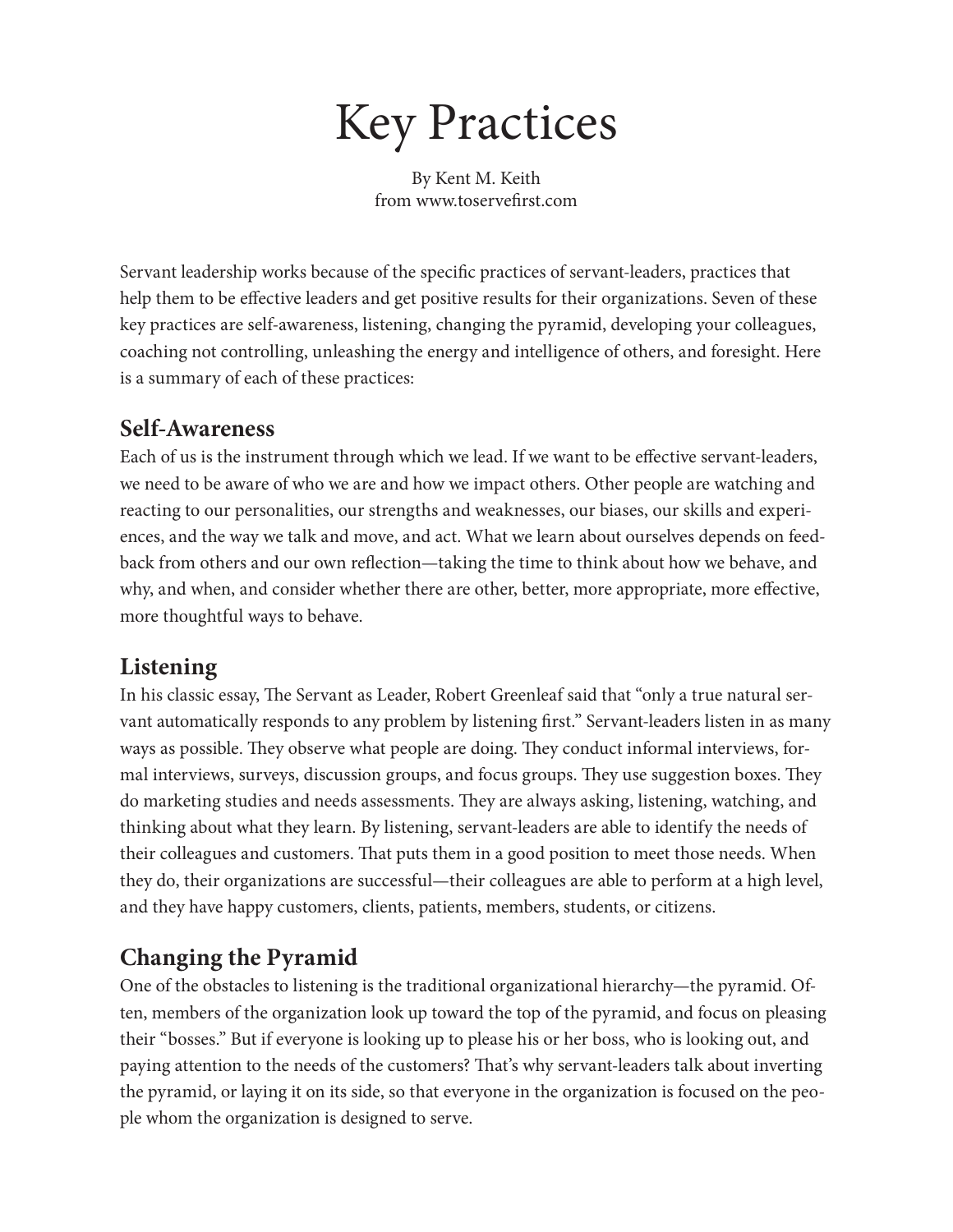Robert Greenleaf pointed out that the person at the top of the pyramid has no colleagues, only subordinates. As a result, it is hard to get information, and it is hard to test new ideas. The chief may be the only person who doesn't know certain things, because nobody will tell him. Or people may share information that is biased, or incomplete, and they may not share the bad news, for fear that the chief will shoot the messenger. It is also hard for the chief to test ideas. People are reluctant to tell the chief that his or her idea is a bad one. The solution is obvious servant-leaders create a team at the top. The team consists of senior leaders who are committed to the mission and to each other, who will share information, and who will challenge ideas. The chief is still the chief and makes final decisions, but those decisions will be far better informed and more relevant to the needs of those being served.

#### **Developing Your Colleagues**

Robert Greenleaf proposed a new business ethic, which was that "the work exists for the person as much as the person exists for the work. Put another way, the business exists as much to provide meaningful work to the person as it exists to provide a product or service to the customer." Work should provide people with opportunities to learn and grow and fulfill their potential. When your colleagues grow, the capacity of your organization grows. Developing colleagues includes a commitment to extensive on-the-job training, as well as formal education, new assignments, and internal promotions.

## **Coaching, not Controlling**

Coaching and mentoring is a good way to develop people. Organizations need rules and regulations, but trying to control people doesn't bring out their best. Servant-leaders bring out the best in their colleagues by engaging, inspiring, coaching, and mentoring. Servant-leaders help their colleagues understand the organization's mission and their role in fulfilling it. Servant-leaders make sure their colleagues understand the organization's goals, and have the training and tools they need to achieve those goals.

# **Unleashing the Energy and Intelligence of Others**

After developing and coaching their colleagues, servant-leaders unleash the energy and potential of their colleagues. People need experience making their own decisions, because occasions may arise when they need to be the leaders, or make a decision that they normally don't make. Not unleashing the energy and intelligence of others is extraordinarily sad and wasteful. It doesn't make any sense to have lots of people in an organization, but let only a few people those at the top—use their full potential. Servant-leaders unleash everyone and encourage them to make the maximum contribution they can make to the organization and the people it serves.

## **Foresight**

Robert Greenleaf said that foresight is the central ethic of leadership. In The Servant as Leader, he said that "prescience, or foresight, is a better than average guess about what is going to